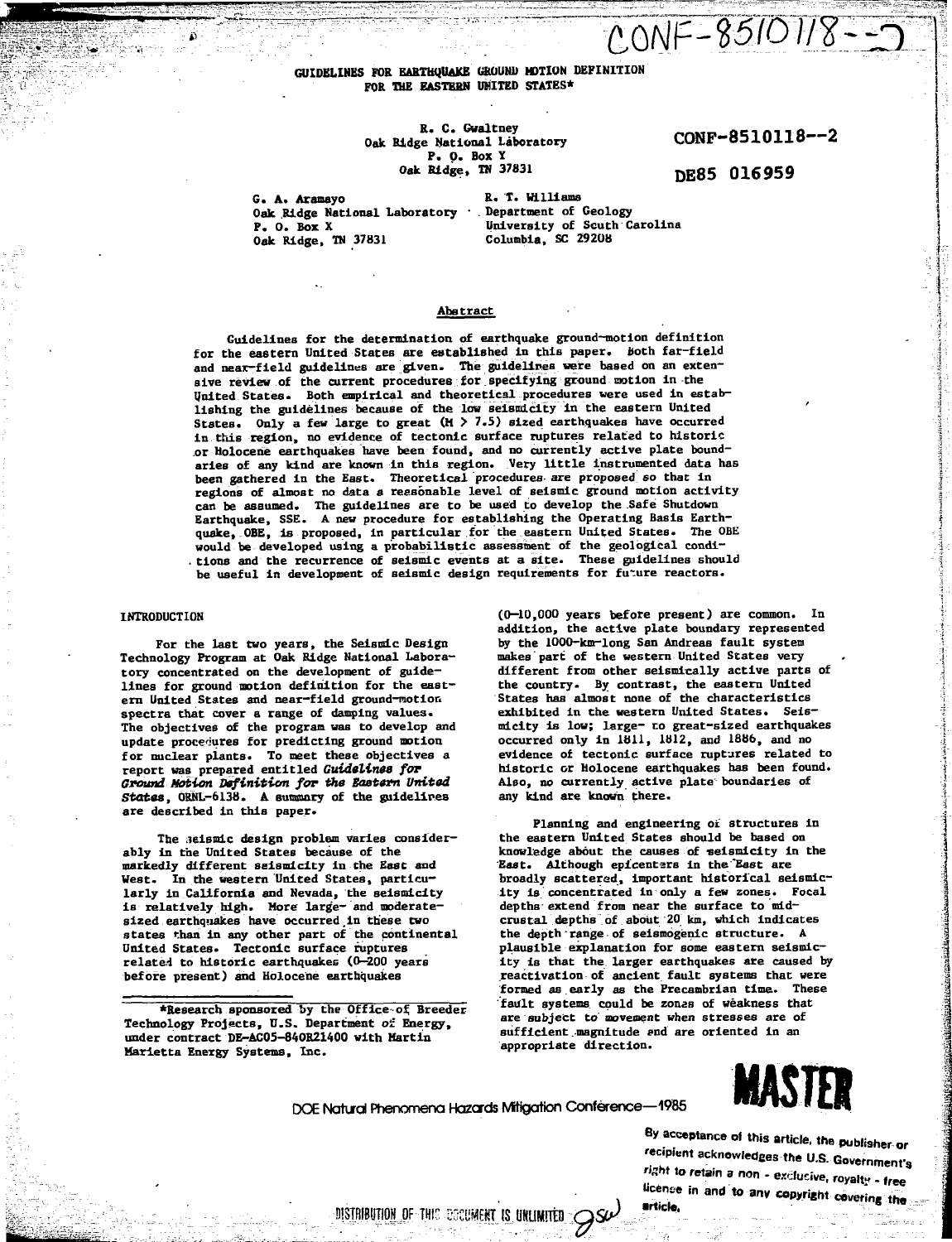### **GUIDELINES FOR. EARTHQUAKE GROUND MOTION DEFINITION FOR THE EASTERN UNITED STATES\***

**R. C. Gwaltney Oak Kldge National Laboratory P. 0. Box ¥ Oak Ridge, TO 37831**

**G. A. Aramayo Oak Ridge National Laboratory P. 0. Box X Oak Ridge, TN 37831**

**R. T. Williams Department of Geology University of South Carolina Columbia, SC 29208**

#### **Abstract**

**Guidelines, for the determination of earthquake ground-motion definition for the eastern United States are established in this paper.. Both far-field and near-field guidelines are given. The guidelines were based on an extensive review of the current procedures for specifying ground notion in the United States. Both empirical and theoretical procedures were used in establishing the guidelines because of the low seismicity in the eastern United f ates. Only a few large to great (M > 7.5) sized earthquakes have occurred** in this region, no evidence of tectonic surface ruptures related to historic **or Holocene earthquakes have been found, and no currently active plate boundaries of any kind are known in this region. Very little instrumented data has been gathered in the East. Theoretical procedures are proposed so that in regions of almost no data a reasonable level of seismic ground motion activity can be assumed. The guidelines are to be used to develop the Safe Shutdown Earthquake, SSE. A new procedure for establishing the Operating. Basis Earthquake, OBE, is proposed, in particular for the eastern United States. The OBE would be developed using a probabilistic assessment of the geological conditions and the recurrence of seismic events at a site; These guidelines should be useful in development of seismic design requirements for future reactors.**

#### **INTRODUCTION**

**For the last two years, the Seismic Design Technology Program at Oak Ridge National Laboratory concentrated on the development of guidelines for ground motion definition for the eastern United States and near-field ground-motion spectra that cover a range of damping values. The objectives of the program was to develop and update procedures for predicting ground motion for nuclear plants. To meet these objectives a report was prepared entitled Guidelines for Ground Motion Definition for the Eastern United States, ORNL-6138. A summary of the guidelines are described in this paper.**

**The seismic design problem varies considerably in the United States because of the markedly different seismicity in the East and West. In the western United States, particularly in California and Nevada, the seismicity is relatively high. More large- and moderatesized earthquakes have occurred in these two states than in any other part of the continental United States. Tectonic surface ruptures related to historic earthquakes (0—200 years before present) end Holocene earthquakes**

**(0—10,000 years before present) are common. In addition, the active plate boundary represented by the 1000-km-long San Andreas fault system makes part of the western United States very different from other selimically active parts of the country. By contract, the eastern United States has almost none of the characteristics exhibited in the western United States. Seismicity is low; large- to great-sized earthquakes occurred only in 1811, 1812, and 1886, and no evidence"of tectonic surface ruptures related to historic or Holocene earthquakes has been found. Also, no currently active plate' boundaries of any kind are known" there.**

**Planning and engineering of structures in the eastern United States should be based on knowledge about the causes of seismicity in the East. Although epicenters in the East are broadly scattered, important historical seismicity is concentrated in only a few zones. Focal** depths extend from near the surface to mid**crustal depths of about 20 km, which indicates the depth range of seismogenie structure. A plausible explanation for some eastern seismicity is that the larger earthquakes are caused by reactivation of ancient fault systems that were formed as early as the Precambrlan time. These fault systeas could be zones of weakness that are subject to movement when stresses are of sufficient magnitude and are oriented in an appropriate direction.**

DOE Natural Phenomena Hazards Mffigatton Conference—1985

**<sup>\*</sup>Work performed under the Structural Design Technology Program sponsored by the U.S. Depart" ment of Energy Office of Breeder Technology Projects.**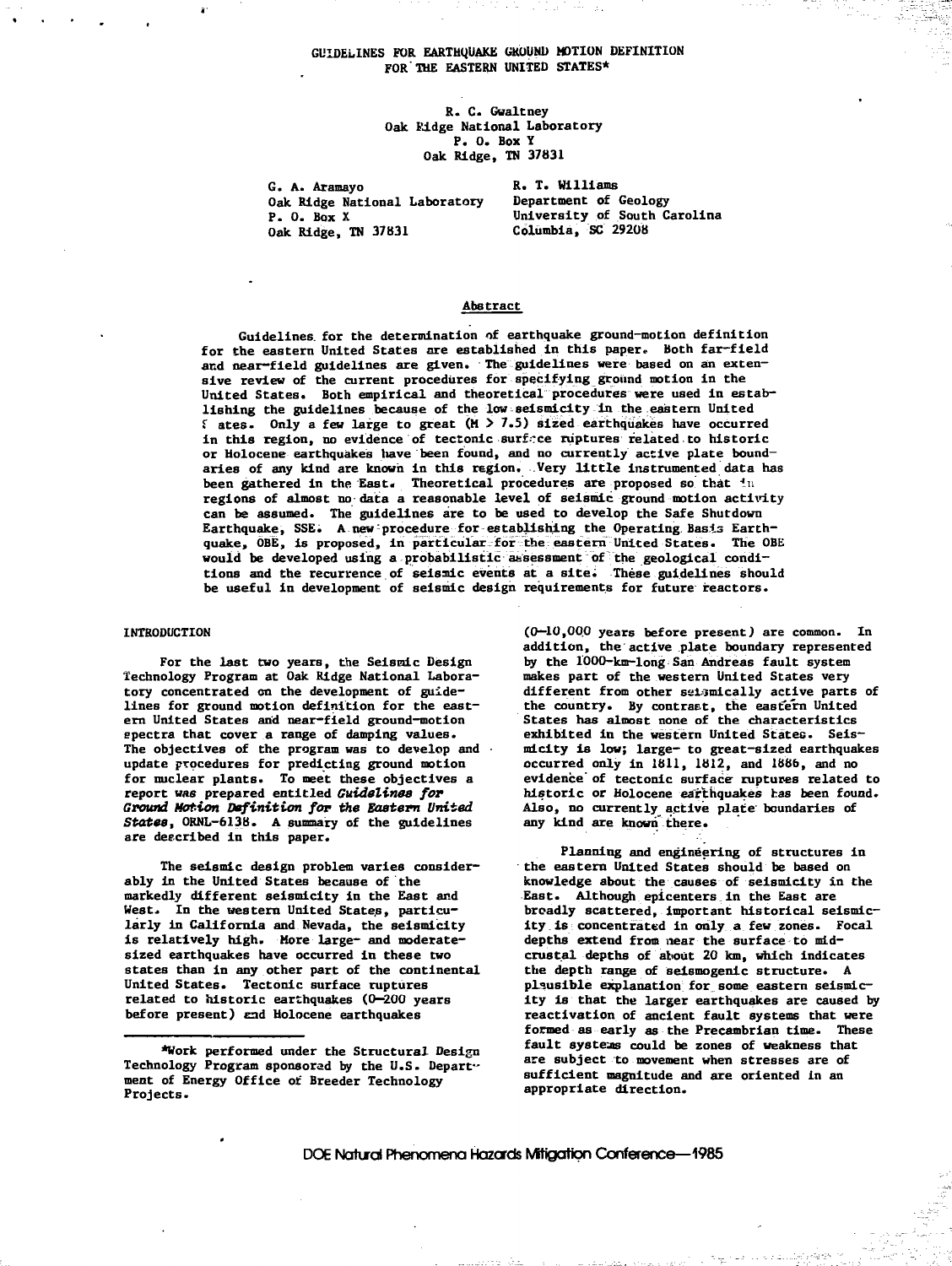**The possibility of** earthquake damage is one **awing many factors that affect** planning and **design decisions. Ultimately,** the degree to **which** the **earthquake threat** Influences decisions cones down to a **judgment** about its relative importance. **Formation of** this judgment depends on estimates of the "likelihood of earthquake occurrence and the severity of earthquake effects. To a certain extent, such estimates can be derived from the historical record of seismicity, but this record is clearly inadequate in many areas because it is so short compared with the recurrence time of major earthquakes. This problem of incompleteness of the historical record is acute in the eastern United States, where the rate of occurrence of major earthquakes is very low relative to that in the West. A major earthquake occurs somewhere in the eastern United States only about every 50—100 years. One might think that the relatively low seismicity of the East makes the earthquake threat in that region insignificant compared with the other factors, and many people do take this view. However, the low seismicity of the East compared with the West is offset by some very important differences between the regions:

..

- Lower attenuation of seismic waves in the East causes shaking to extend over much larger areas for earthquakes of comparable magnitude. Higher population density in the East means greater exposure to damage.
- Lower earthquake awareness in the East has led to lower standards of design for and preparedness for earthquakes.

There are no easy solutions or quick fixes In dealing with the earthquake threat to the eastern United States, and much study must still be done to understand the geologic origin of the eastern United States seismicity.

However, the design of critical structures must continue and the possibility that and earthquake may strongly shake the structures must be taken into account. The guideline for development of safe shutdown earthquake for the eastern United States is shown in Fig. 1. The guideline for near—field ground motion will be discussed later since most seismic.engineers would specify a site for a critical structure well away from the site of known seismic activity. The general procedure used for seismic design of nuclear power plants, including breeder reactors, is given in the Code of Federal Regulations, 10 CFR 1U0, Appendix A. The procedure exists for establishing a safe shutdown earthquake (SSE) which is based on the maximum ground motion at the site, and an operating basis earthquake **(OBE),** which, in general, is based on at least one-half ground acceleration magnitude of the SSE. Both of these design earthquakes are to be represented by response spectra.

There is a fundamental factor that distinguishes seismic and, indeed, all natural and external hazards as possible accident initiators from accident initiators that arise from causes within the plant:

The public is at risk from earthquakes whether or not the nuclear plant exists [1J.

A more accurate assessment of the seismic risk would be to assume that the risk to the public when the nuclear power plant does not exist as the background seismic risk. The additional risk due to the nuclear plant would be called the incremental seismic risk. As an alternative or supplement to the present thinking on safety, the acceptable incremental seismic risk could be specified in terms of some "small" percentage of the background seismic risk. This approach has a number of advantages:

- Engineers familiar with the seismic design of nuclear and conventional facilities can give many examples of how the design of nuclear power plants is much more conservative than the design of conventional facilities.
- A comparison of background and incremental seismic risk would provide the public, the NRC, and utilities with precisely the information needed for decision on whether or not reducing the incremental seismic risk is very effective in reducing the total public seismic risk.
- The comparison between background and incremental seismic risk will be more credible than a comparison of nuclear seismic risk with a numerical goal.
- Both background and incremental seismic risks are involuntary.

Such a consideration of incremental seismic risk for nuclear power plants would still require design for the SSE. A proposed design procedure for the OBE will be given in the last section of this paper.

## GROUND-MOTION GUIDELINES FOR A SAFE SHUTDOWN EARTHQUAKE IN THE EASTERN UNITED STATES

In the guidelines there are three different methods that can be used to develop the groundmotion definition for a site. The choice of the methed to be used should be made by an oversight commiccee of senior engineers and and earth scientists. The committee is needed because of the diversity of opinions by "experts" on almost any variable or parameter associated with seismicity 12J. A panel of geologists and seismologists should provide expertise to interpret available geological and seismological data.

The first method, which is the most conservative, is based on using the maximum assumed historical seismic event in the tectonic region of the site or in tectonic regions near the site. The region in which the site is located will control the maximum ground acceleration for the facility design. Another procedure is to use a seismic source zone map which shows zones where the maximum ground motion is considered the same over each zone. From these maps can be found the maximum magnitude for each zone. Another place to look for maximum earthquake values are earthquake catalogs such as the Earthquake History of the United States [3]. These sources will give the ground-motion definition in magnitude and Modified Mercalli Intensity (MMI) values. Since most of the historical data in the East have been developed into MMI values and m<sub>p</sub> body wave magnitudes, relationships between these values and ground-motion

DOE Natural Phenomena Hazards Mitigation Conference-1985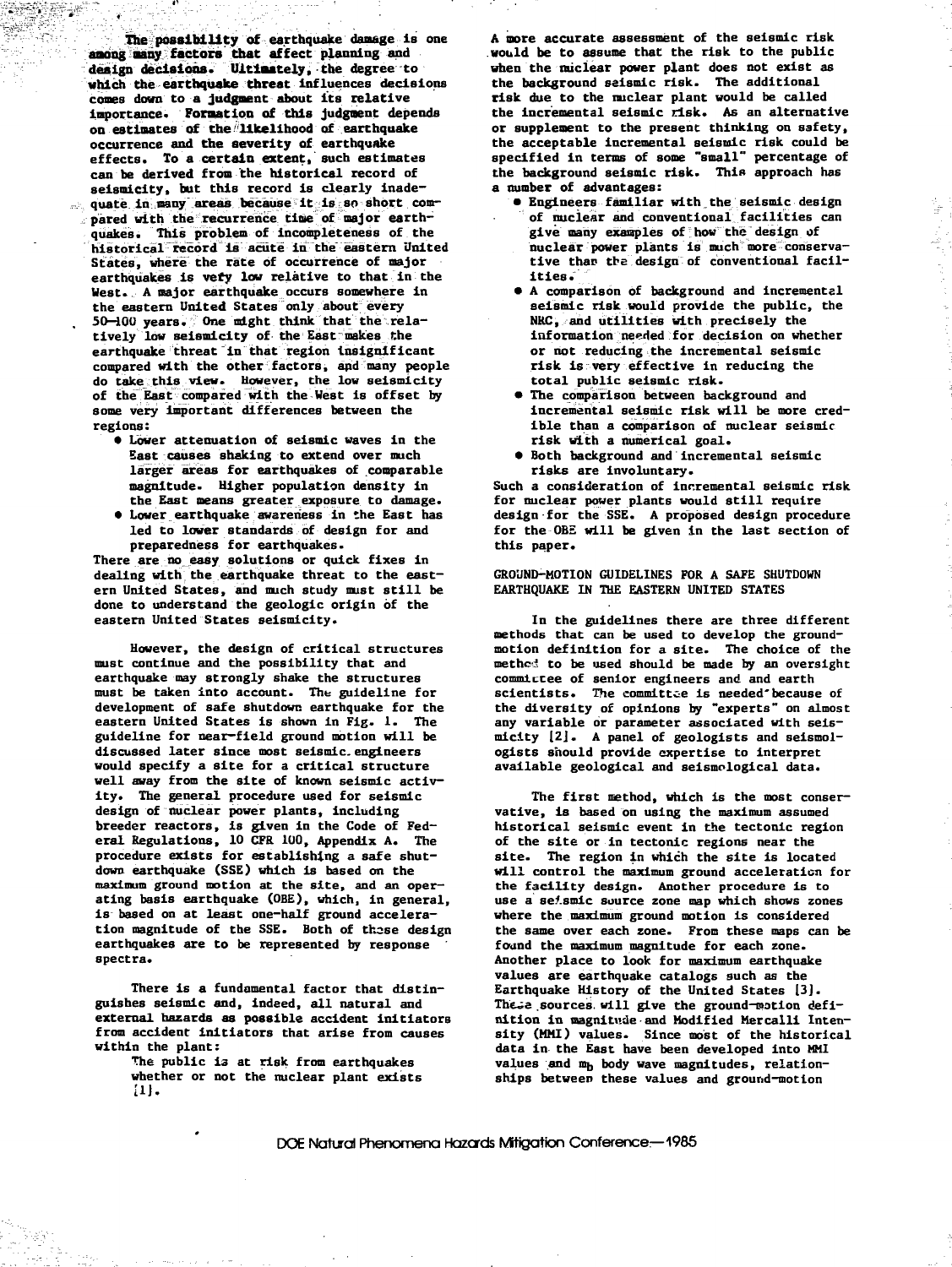

æra)

and and a support of

ji ve n

しんきま みる

a.<br>Historia

ar in

 $\frac{3}{3}$  $\frac{1}{2}$ 

The Lating

УŽ. Program<br>Program

kjas

그 공주 전<br>과 작가 관

**REGISTRATIONS AND LOCAL COMMUNISTIES** 

Fig. 1. Ground-motion guidelines for a safe shutdown earthquake in the eastern United States.

 $\label{eq:2} \mathcal{L}^{\alpha}(\mathcal{L}^{\alpha}_{\alpha}) \leq \mathcal{L}^{\alpha}_{\alpha} \mathcal{L}^{\alpha}_{\alpha} \mathcal{L}^{\alpha}_{\alpha} \mathcal{L}^{\alpha}_{\alpha} \mathcal{L}^{\alpha}_{\alpha} \mathcal{L}^{\alpha}_{\alpha} \mathcal{L}^{\alpha}_{\alpha} \mathcal{L}^{\alpha}_{\alpha} \mathcal{L}^{\alpha}_{\alpha} \mathcal{L}^{\alpha}_{\alpha} \mathcal{L}^{\alpha}_{\alpha} \mathcal{L}^{\alpha}_{\alpha} \mathcal{L}^{\alpha}_{\alpha} \mathcal{L}^{\alpha}_{\alpha} \mathcal{L$ 

.

DOE Natural Phenomena Hazards Mitigation Conference-1985

 $\gamma_{\rm{eff}}$  is an origination of  $\hat{r}_{\rm{eff}}$  , and  $\gamma_{\rm{eff}}$ 

 $\frac{2\pi}{4}$  :

 $\sim 10^{-4}$  m  $^{-1}$ 

 $\sim 10^6$  km

 $\lim_{\epsilon \rightarrow 0} \frac{1}{\epsilon} \frac{\partial}{\partial \epsilon} \left[ \frac{\partial}{\partial \epsilon} \right] \frac{\partial}{\partial \epsilon} \left[ \frac{\partial}{\partial \epsilon} \right]$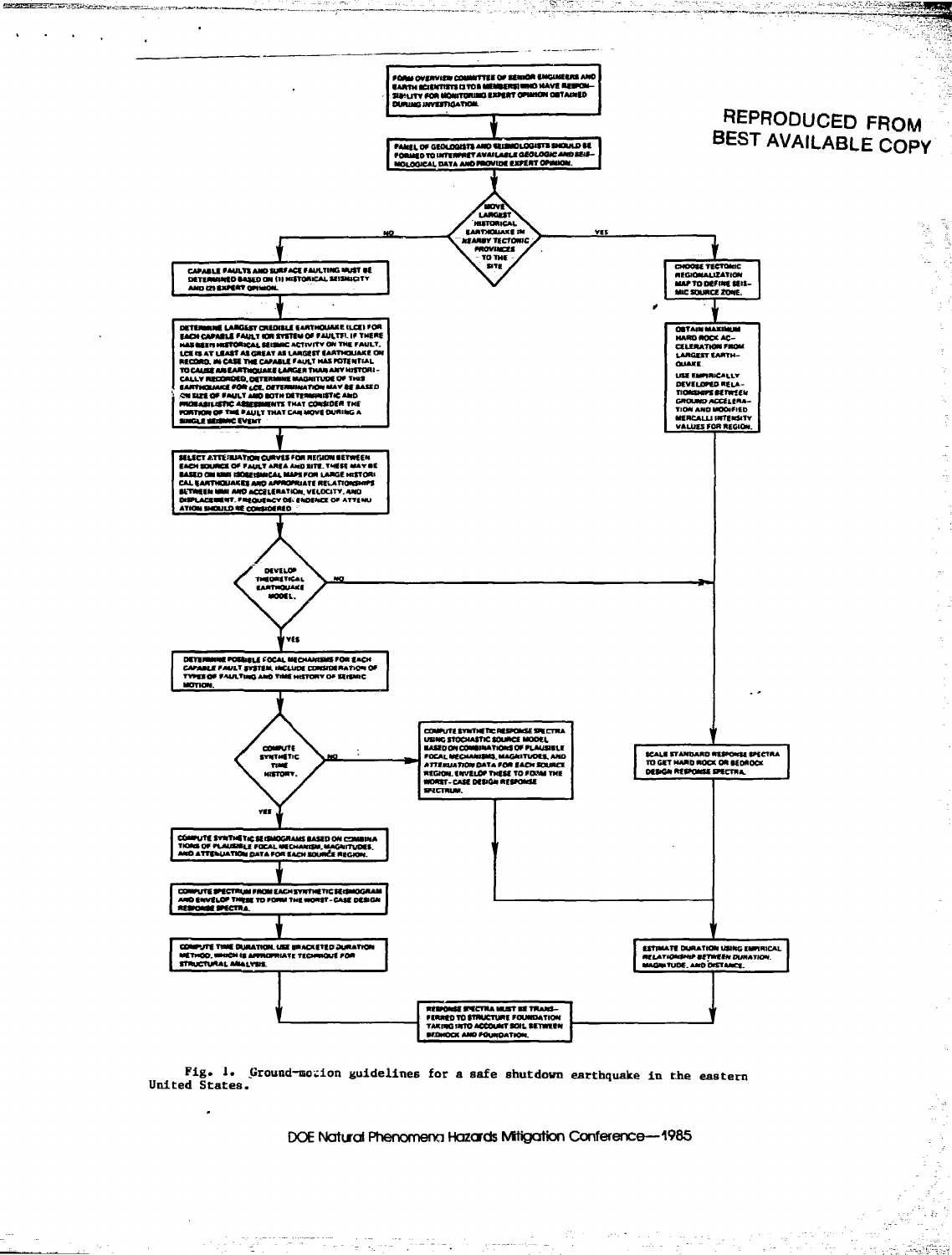**parameters (acceleration, velocity, displacement — both horizontal and vertical)** oust be used to **calculate the maximum** ground-motion parameters. **The response spectra for** the site' can be **developed by scaling a standard** response spectra by the maximum ground acceleration. velocity, **and displacement at** the site.

The method described above develops the ground-motion **parameters** for the so-called "floating earthquake." This concept assumes that ground motion at the site occurs as if the structure **were** located on or over the epicenter of the largest assumed historical earthquake that has ever occurred in the tectonic region or seismic source zone. An alternative to the use of the largest assumed historical event is the "site-specific\* earthquake. The series of steps associated with this definition for the ground motion is given in the following discussion and is based on using a combination of historical data and theoretical considerations or "expert opinion" to develop the ground-motion definition for site-specific spectra.

In the eastern United States, the low level of seismic activity and the lack of instrumented records makes it difficult to develop design spectra using historical data alone. The capable faults that affect the site must be determined as well as any surface faulting. The capable fault can be based on known historical seismicity or geologic evidence of past activity.

For each capable fault, the largest credible earthquake (LCE) must be determined. If there has been historical seismic activity along the fault, the LCE must be at least as great as the largest historical earthquake recorded for the fault. In case the fault has the potential to cause an earthquake larger than any historically recorded, the magnitude of this earthquake for the potentially largest LCE must be determined. This determination may be based on the size of the fault or by other theoretical methods [4]. The potential magnitude can be approximated by the seismic moment  $(H_0 - \mu)$ DWL, where L is fault length,  $\overline{D}$  is average dislocation, W is fault width, and u is rigidity). Relations between seismic moment and the other magnitude parameters for earthquakes such as mb can be used to give an estimate of earthquake size or magnitude based on geological studies to measure the source parameters. For past historical worldwide earthquakes,'the relation between seismic moment, source parameters, and magnitudes or size are shown in Table 1.

Calculations of seismic moment can be made for any faults discovered or known in a region; they can even be made for very large old faults. Such a calculation could lead to an overly conservative estimate of the earthquake size. However, by using recurrence relations, probabilistic analysis and expert opinion, a decision on the conservatism of the calculated earthquake size can be made. An earthquake that is too large based on these probabilistic studies or has too low a probability of occurrence should be considered too conservative. The recurrence

relations represents the expected rates of seismic energy release within the region or seismic source zone based on a statistical interpretation of the past seismic record. The result of probability calculations should normally be in terms of probability of occurrence of intensity or magnitude and/or peak ground acceleration. Also using probabilistic analyses annual exceedence probability versus ground-motion parameter curves can be developed for any seismic zone. The probability procedures discussed above can be used for a seismic region to help determine the conservatism of the calculated ground-motion values.

Attenuation relationships between each source or fault and the site must be selected for the ground-motion acceleration, velocity, and displacement. Relations for attenuation of intensity values (MMI) from the source to the site can be used along with relations for and conversion of these intensity values to groundmotion parameters to develop the values at the site.

At this stage the choice can be made about the nature of the availability of acceleration time histories. If it is desirable not to develop a theoretical earthquake, the next step is the development of the site design response spectra by scaling a standard response spectra by the maximum ground-motion parameters. Both vertical and horizontal spectra are to be developed. If the choice is made to develop theoretical earthquakes, the following methodology is proposed. The calculational procedure can follow several paths, one being theoretical and the other semitheoretical or semiempirical. The theoretical earthquake is based on having a source mechanism, and a geometrical spreading and attenuation mechanism in the computational procedure. The source mechanism is the kinematic model for the slip or movement of the fault displacement during an earthquake as a function of time and position on the fault plane or the focal mechanisms for a source region. The attenuation and spreading mechanism allows calculation at the site of interest of the displacement as a function of time.

The semitheoretical procedure is based on using a theoretical attenuation relationship in which the source amplitude function is statistically fitted to data for the region. The spreading and. attenuation mechanism or function was chosen in a theoretical form. These models may be used to calculate the acceleration at a site versus frequency. Also displacement and velocity can be calculated using these models. To develop a time history using these nodels a standard calculational procedure [5] which simulates earthquake motions compatible with a prescribed response spectra can be used.

For each source region or fault near the site of interest, these "theoretical" procedures should be used to calculate ground-motion time histories. Then select the worst-case time histories and calculate response spectra from each one. It is recommended that the duration be developed using the so-called "Trifunac-Brady

DOE Natural Phenomena Hazuds Mitigailor Conference—1985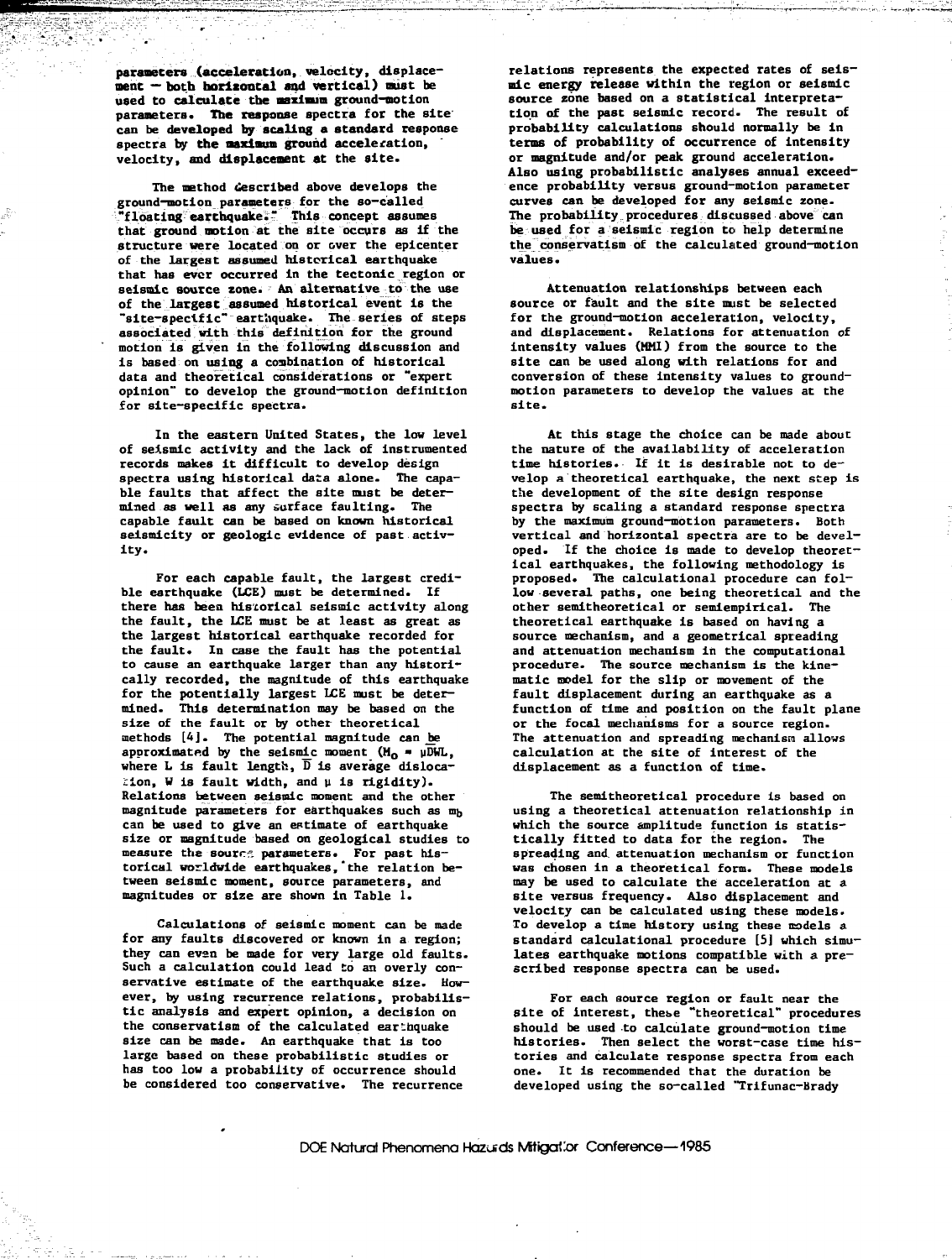| Event<br>$\bullet$ | Date     | $n^a$ | D<br>$M_{\rm g}$ | ٥   | $M_0^d$<br>(10 <sup>2</sup> )<br>$dyn$ $cm)$ | $\mathbf{r}_\mathbf{e}$<br>(kn) | рf<br>(km)               | $\frac{\text{S11p}}{\text{type}^g}$ | $\mathbf{u}^h$<br>(n) | $T^L$<br>(s)            | $T^{\star J}$<br>(a) | k<br>$\mathbf{v}_{\mathbf{r}}$<br>$(km s^{-1})$ | $\Delta \sigma^2$<br>(bar) | m<br>E<br>$(10^{22})$<br>erg) | $E_f^{\ n}$<br>$(10^{22} \text{ erg})$ | Remarks |
|--------------------|----------|-------|------------------|-----|----------------------------------------------|---------------------------------|--------------------------|-------------------------------------|-----------------------|-------------------------|----------------------|-------------------------------------------------|----------------------------|-------------------------------|----------------------------------------|---------|
| San Francisco      | 4/18/06  |       | 8.25             | 7,9 | 10                                           | 430                             | 15                       | BS                                  | $5 - 7$               |                         |                      |                                                 |                            | 200                           | 300                                    |         |
| Kanto              | 9/1/23   | 7.9   | 8.2              | 7.9 | 7.6                                          | 130<br>85                       | 70<br>55                 | RT<br>RT                            | 2.1<br>6.7            | $\overline{\mathbf{z}}$ | 10                   |                                                 | 21                         |                               |                                        | 0       |
| Tango              | 3/27/27  | 7.5   | 7.75             |     | 0.46                                         | 35                              | 13                       | LS                                  | 3                     | 6                       | 2.5                  | 2.3                                             | 115                        | 10                            | 4                                      |         |
| North Izu          | 11/25/30 | 7.0   | 7.1              |     | 0.2                                          | 20                              | $\mathbf{11}$            | LS                                  | 3                     |                         | 1,7                  |                                                 | 150                        | $\overline{\mathbf{2}}$       | 3                                      |         |
| Saitama            | 9/21/33  | 7.0   | 6.75             |     | 0.068                                        | 20                              | 10                       | LS                                  | $\mathbf{I}$          | $\overline{\mathbf{z}}$ | 1.6                  | 2.3                                             | 59                         |                               |                                        |         |
| Sanriku            | 3/2/33   | 8.3   | 8.3              | 8.4 | 43                                           | 185                             | 100                      | N                                   | 3.3                   | $\mathcal I$            | 12 <sup>2</sup>      | 3.2                                             | 42                         |                               |                                        |         |
| Long Beach         | 3/11/33  |       | 6.25             |     | 0.028                                        | 30                              | 15                       | <b>RS</b>                           | 0.2                   | $\overline{2}$          | 2.5                  | 2.3                                             | $\overline{\mathbf{z}}$    |                               |                                        |         |
| Imperial Valley    | 5/19/40  |       | 7.1              |     | 0.48                                         | 70                              | 11                       | <b>RS</b>                           | 2                     |                         | 3.2                  |                                                 | 55                         |                               | 1.5                                    |         |
| Tottori            | 9/10/43  | 7.4   | 7.4              |     | 0.36                                         | 33                              | 13                       | RS                                  | 2.5                   | $\overline{\mathbf{3}}$ | 4.0                  | 2.3                                             | 99                         |                               |                                        |         |
| Tonsnkai           | 12/7/44  | 7.0   | 8,2              | 8.1 | 15                                           | 120                             | 80                       | T                                   | 3.1                   |                         | 9.2                  |                                                 | 39                         |                               |                                        |         |
| <b>Mikawa</b>      | 1/12/45  | 7.1   | 7.1              |     | 0.087                                        | 12                              | $\mathbf{11}$            | <b>RT</b>                           | 2.2                   |                         | 1.3                  |                                                 | 140                        |                               |                                        |         |
| Nankai             | 12/20/46 | 8.1   | 8.2              | 8.1 | 15                                           | 120                             | 80                       | T                                   | 3.1                   |                         | 9.2                  |                                                 | 39                         |                               |                                        |         |
|                    |          |       |                  |     |                                              | 300                             | $70 - 120$               | <b>RT</b>                           | $4 - 6$               |                         |                      |                                                 |                            |                               |                                        | 0       |
|                    |          |       |                  |     |                                              | 320                             | $50 - 140$               | $\mathbf{T}$                        | $5 - 18$              |                         |                      |                                                 |                            |                               |                                        | o       |
| Fukui              | 1/28/48  | 7.3   | 7.3              |     | 0.33                                         | 30                              | 13                       | ī.S                                 | $\mathbf{2}$          | $\mathbf{2}$            | 1.9                  | 2.3                                             | 100                        |                               |                                        |         |
| Tokachi-Oki        | 3/4/52   | 8.1   | 8.3              | 8.1 | 17 <sup>2</sup>                              | 180                             | 100                      | T                                   | 1.9                   |                         | 14                   |                                                 | 17                         |                               |                                        |         |
| Kern County        | 7/21/52  |       | 7.7              |     | $\mathbf{z}$                                 | 60                              | 18                       | LT                                  | 4.6                   | $\mathbf{1}$            | 3.6                  |                                                 | 140                        |                               |                                        |         |
| Fairview           | 12/16/54 |       | 7.1              |     | 0.13                                         | 36                              | 6                        | RN                                  | $\mathbf{z}$          |                         | 1.7                  |                                                 | 100                        | 6                             | $\overline{\phantom{a}}$               |         |
| Chile              | 5/22/60  |       | 8.3              | 9.5 | $2400 -$                                     | 800                             | 200                      | T                                   | 21                    |                         | 36                   | 3.5                                             | 91                         |                               |                                        |         |
|                    |          |       |                  |     |                                              | 1000                            | 120                      | T                                   | 20                    |                         |                      |                                                 |                            |                               |                                        | 0       |
| Kitamino           | 8/19/61  | 7.0   | 7.0              |     | 0.09                                         | 12                              | 10                       | <b>RT</b>                           | 2.5                   | $\mathbf{2}$            | 1.3                  | 3.0                                             | 170                        |                               |                                        |         |
| Wasaka Bay         | 3/27/63  | 6.9   | 6.9              |     | 0.033                                        | 20                              | 8                        | <b>RS</b>                           | 0.6                   | $\overline{2}$          | 1.5                  | 2.3                                             | 40                         |                               |                                        |         |
| North Atlantic I   | 8/3/63   |       | 6.7              |     | 0.12                                         | 32                              | 11                       | RS                                  | $\mathbf{I}$          |                         | 2.2                  |                                                 | 44                         |                               |                                        |         |
| Kurile Islands     | 10/13/63 |       | 8.2              | 8.5 | 75                                           | 250                             | 140                      | T.                                  | 3                     |                         | 17                   | 3.5                                             | 28                         |                               |                                        |         |
| North Atlantic II  | 11/17/63 |       | 6.5              |     | 0.038                                        | 27                              | 9                        | <b>RS</b>                           | 0.48                  |                         | 1.8                  |                                                 | 24                         |                               |                                        |         |
| Spain              | 3/15/64  |       | 7.1              |     | 0.13                                         | 95                              | 10                       | T                                   | 0.42                  |                         | 3.6                  | 1,4                                             | 11                         |                               |                                        |         |
| Alaska             | 3/28/64  |       | 8.5              | 9.2 | 520                                          | 500                             | 300                      | т                                   | 7                     |                         | 35                   | 3.5                                             | 22                         | 300                           | 1000                                   | 0       |
|                    |          |       |                  |     |                                              | 600                             | 200                      | LT                                  | 16                    |                         |                      |                                                 |                            |                               |                                        |         |
|                    |          |       |                  |     |                                              | 800                             | 175-290                  | LT                                  | 20                    |                         |                      |                                                 |                            |                               |                                        | 0       |
| Niigata            | 1/16/64  | 7.5   | 7,4              |     | 3, 2                                         | 80                              | 30                       | T                                   | 3.3                   |                         | 5.3                  |                                                 | 66                         | $\mathbf{H}$                  | 50                                     |         |
| Rat Island I       | 2/4/65   |       | 7.9              | 8.7 | 140                                          | 500                             | 150                      | r                                   | 2.5                   |                         | 25 <sub>2</sub>      | 4.0                                             | 17                         |                               |                                        |         |
| Rat. Island II     | 3/30/65  |       | 7.5              |     | 3.4                                          | 50                              | 80                       | N                                   | 1,2                   |                         | 5.8                  |                                                 | 33                         |                               |                                        |         |
| Parkfield          | 6/28/66  |       | 6.4              |     | 0.032                                        | 26                              | $\overline{\phantom{a}}$ | <b>RS</b>                           | 0.6                   | 0.7                     | 1.6                  | 2.7                                             | 32                         |                               |                                        |         |
| Aleutian           | 7/4/66   |       | 7.2              |     | 0.226                                        | 35                              | 12                       | <b>RS</b>                           | 1.6                   |                         | 2.4                  |                                                 | 64                         |                               |                                        |         |
| Truckee            | 9/12/66  |       | 5.9              |     | 0.0083                                       | 10                              | 10                       | <b>RS</b>                           | 0.3                   |                         | 1.2                  |                                                 | 20                         |                               |                                        |         |
| Peru               | 10/17/66 |       | 7.5              | 8.1 | 20                                           | 80                              | 140                      | T                                   | 2.6                   |                         | 9.6                  |                                                 | 41                         |                               |                                        |         |
| Turkey             | 7/22/67  |       | 7.1              |     | 0.83                                         | 80                              | 20                       | RS                                  | 1.7                   |                         | 4.7                  |                                                 | 32                         |                               |                                        |         |

Table 1. Earthquake source parameters

g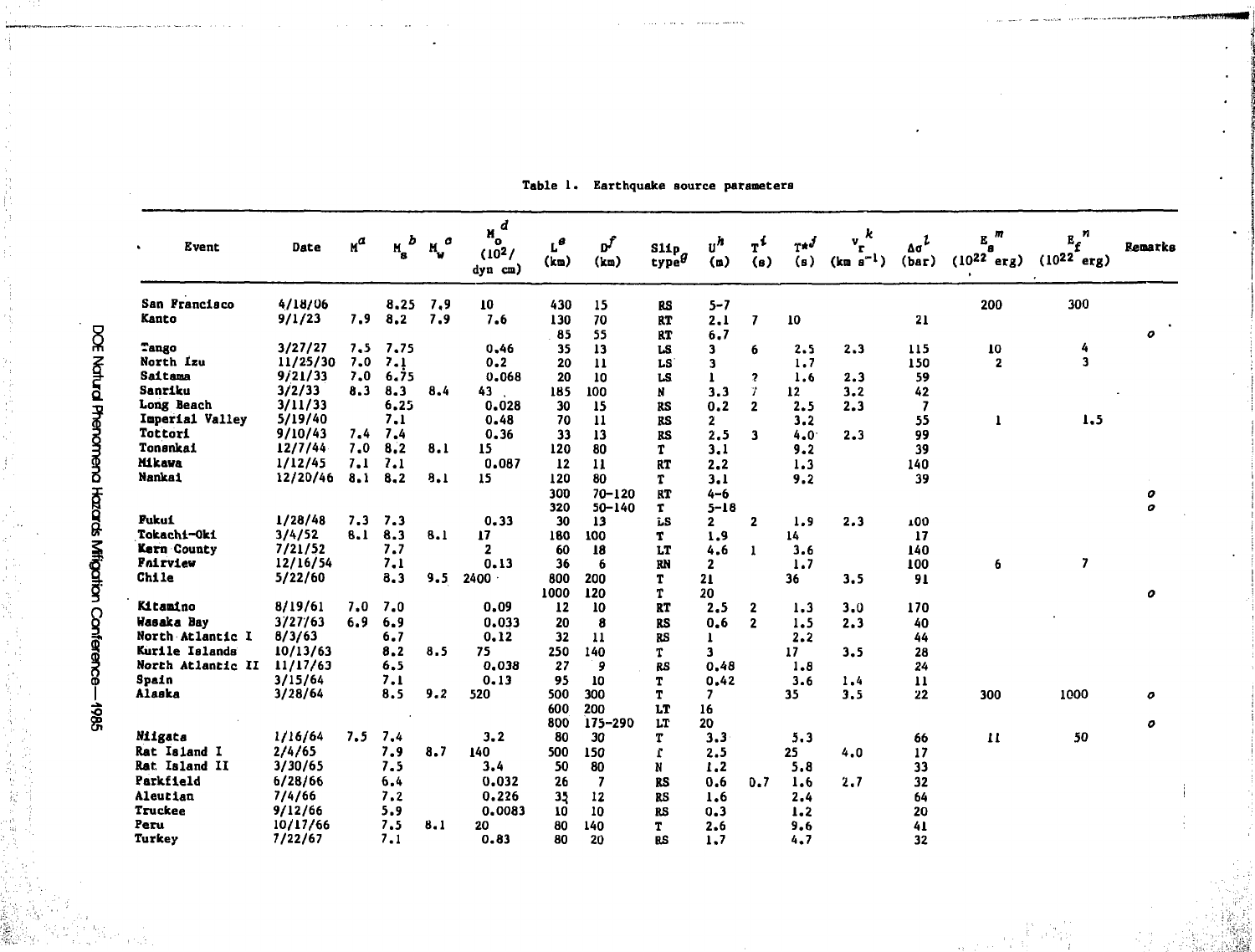| Event          | Date    | $n^a$ | $M_{\rm g}$ | $N_{\rm u}$ <sup>o</sup> | M<br>(102)<br>dyn cm) | (km) | ת<br>(k <sub>m</sub> ) | $\frac{\text{Slip}}{\text{type}}g$ | $\mathbf{u}^n$<br>(m) | (s) | $T^{*d}$<br>(s) | $v_k^k$<br>$(km s^{-1})$ | Δσ<br>(bar) | $(10^{22}$<br>erg) | $(10^{22}$<br>erg) | Remarks |
|----------------|---------|-------|-------------|--------------------------|-----------------------|------|------------------------|------------------------------------|-----------------------|-----|-----------------|--------------------------|-------------|--------------------|--------------------|---------|
| Borrego        | 4/9/68  |       | 6.7         |                          | 0,063                 | 33   | -11                    | <b>RS</b>                          | 0.58                  |     | 2.2             |                          | 22          |                    |                    |         |
| Tokachi-Oki    | 5/16/68 | 7.9   | 8.0         | 8.2                      | 28                    | 150  | 100                    | RT                                 | 4.1                   |     | 12              | 3.5                      | 37          |                    |                    |         |
| Saitama        | 7/1/68  | 6.1   | 5.8         |                          | 0.019                 | 10   | 6                      |                                    | 0.92                  |     | 0, 9            | 3.4                      | 100         |                    |                    |         |
| Iran           | 8/31/68 |       | 7.3         |                          |                       | 80   | 20                     | LS                                 | 2.1                   |     | 4.7             |                          | 38          |                    |                    |         |
| Portugal       | 2/28/69 |       | 8.0         |                          | 5.5                   | 80   | 50                     |                                    | 2.5                   |     | 6.1             |                          | 53          |                    |                    |         |
| Kurile Islands | 8/11/69 |       | 7.8         | 8.2                      | 22                    | 180  | 85                     |                                    | 2.9                   |     | 12              | 3,5                      | 28          |                    |                    |         |
| Gifu           | 9/9/69  | 6.6   | 6.6         |                          | 0.035                 | 18   | 10                     | LS                                 | 0.6                   |     | 1.7             | 2.5                      | 35          |                    |                    |         |
| Peru           | 5/31/70 |       | 7.8         | 7.9                      | 10                    | 130  | 70                     | N                                  | 1.6                   |     | 8.7             | 2.5                      | 28          |                    |                    |         |
| San Fernando   | 2/9/71  |       | 6.6         |                          | 0.12                  | 20   | 14                     | LT                                 | $1 - 4$               |     | 2.0             | 2.4                      | 62          |                    |                    |         |
| Nemuro-Oki     | 6/17/73 | 7.4   | 7.7         |                          | 6.7                   | 60   | 100                    |                                    | $\cdot$ . 6           |     | 7.5             |                          | 35          |                    |                    |         |
| China          | 7/27/76 |       | 8.0         | 7.5                      | 2                     | 150  | 15                     | <b>RS</b>                          | 2,7                   |     |                 |                          |             |                    |                    |         |

Table 1. Continued

Magnitude from local data [e.g., magnitude in "Rika-nenpyo" (*Annual Table of Soientifio Constants*, Maruzen Publishing Co., Tokyo) for the<br>Japanese earthquakes].

b<br>Surface wave magnitude.

 $\sigma_{\text{Magnitude}}$  calculated from the seismic moment.

 $d_{\text{Seismic moment in }10^{2}/\text{dyn cm}}$ .

Fault length.

 $f_{\text{Pault}}$  depth (definition should be slightly changed for a buried fault).

 $g_{N}$ , normal; T, reverse; S, strike-slip; RS, right-lateral; LS, left-lateral; RT, reverse with right lateral; and LT, reverse with leftlateral.

h<br>Final slip (average).

 $i$ Rise time (linear ramp time function).

 $j$ Theoretical rise time.

Rupture velocity.

 $t_{\texttt{Stress-drop}}$ .

Energy of seismic waves (approximate).

Strain-energy change In faulting (approximate). >

 $^o$ Geodetic model, principally related to land movements.

Source; K. Kasahara, Earthquake Meohanioa, Cambridge University Press, New York, 1981.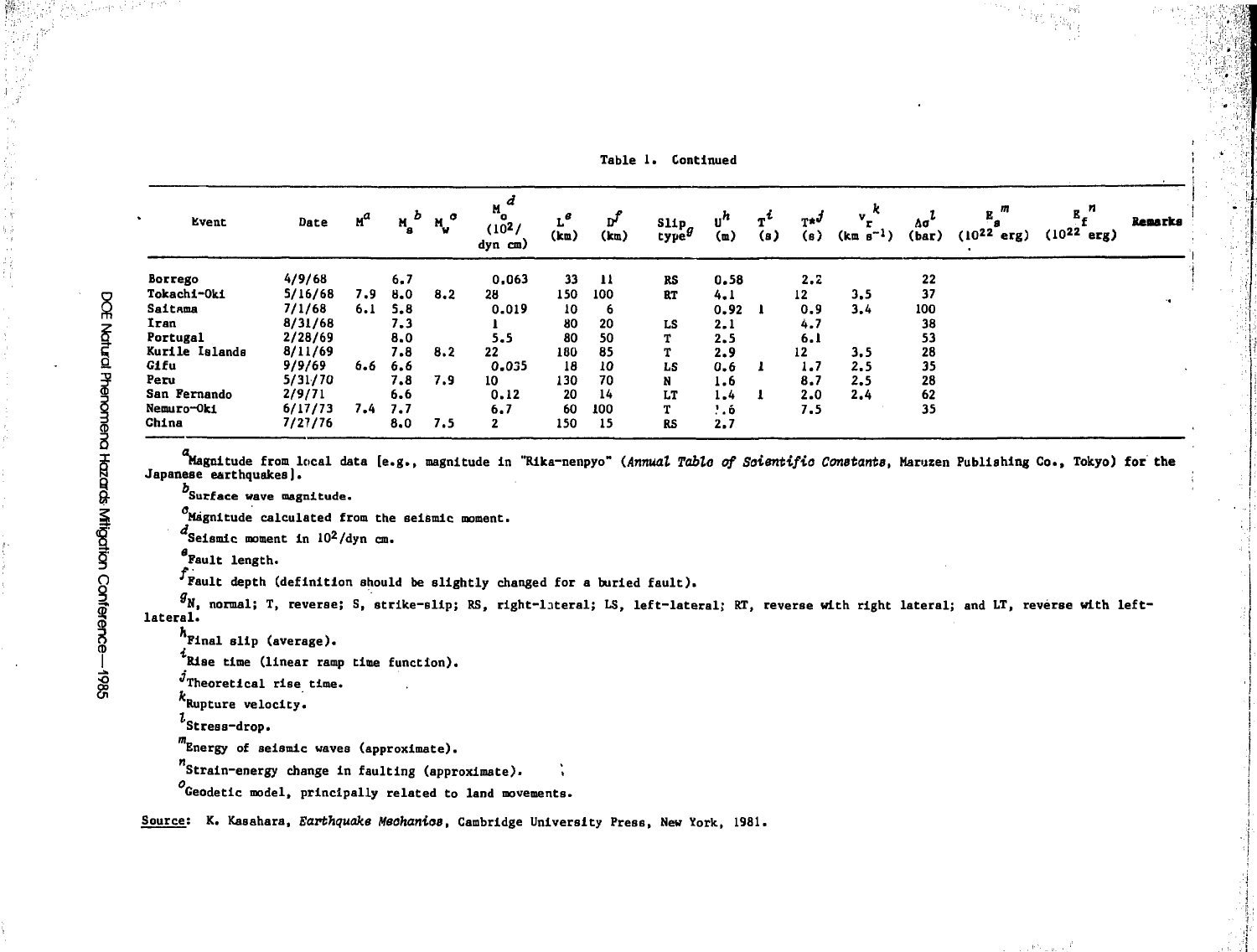**duration" [6] i :thod corrected for the eastern United States.**

**Here another choice can be made to directly develop a synthetic response spectra. Synthetic response spectra can be developed for each plausible focal mechanism using magnitudes, source parameters, and attenuation data. A response** spectra can be developed for each focal mecha**nism and source region dose to the site. Then** these response spectra can be enveloped to de**velop the worst case design response spectra. Again the Trifunac-Brady duration [6] method can be used to develop the duration period.**

**The above procedures are used to develop the SSE that is assumed to occur at a breeder or light water reactor site as shown in Fig. 1. Methods fox development of the ground-motion definition for the eastern United States are presented which should prove to meet the needs for this development.**

**GUIDELINES FOR ANALYTICAL PROCEDURES FOR PREDICTING NEAR-FIELD RESPONSES SPECTRA THAT COVER A RANGE OF DAMPING VALUES**

**The labels "far-field" and "near-field" can be misleading and misunderstood. For the western United States in the field ci seismicity, a certain distance is currently used to define near-field, usually 20 km from the source of the earthquake vibratory ground motion. However, the real near—field depends on the geological surroundings of the specific site being analyzed. A theoretical but pleasing definition is** as follows [7]: the far-field is simply all **positions that are more than a few wavelengths away from the source, and the near—field is all positions within a small fraction of a wavelength from the source. The wavelengths of interest are those of the compressional and** shear waves. These wavelengths can be approxi**mately calculated by**

**compressional wavelength =**  $\frac{2\pi\alpha}{\omega}$ ,

**shear wavelength =**  $\frac{2\pi\beta}{\omega}$ **,** 

**where u is the frequency of the wave, a is the compressional wave velocity, and B is the shear wave velocity. The calculation of the true wavelengths could be difficult and approximate because of variation in the wave velocity with depth in the earth and local soil or geological conditions [8]. Also, the wavelength depends** upon the frequency of the wave, and in earth**quakes there are spectra of wave-frequency combinations. However, these simple formulas will give guidance for future theoretical work.**

**The current practice in development or prediction of near-field response spectra in the western United States is to use a regression analysis of a multitude of different response parameters on instrumental data taken during seismic events. The response spectral amplitudes consist of separate regression analyses of** **pseudovelocities at frequencies between 0.067 and 25.0 Hz. Response spectra corresponding to certain percentiles are formed in these analyses. In some cases, response spectra from the regression analysis model and spectra from measured records are compared to indicate the adequacy of the regression analysis. These types** of analyses are given in Refs. 8-10 for 5Xdamped pseudovelocities.

真空

**The guidelines for near-field response spectra is shown in Fig. 2. In the guidelines there are two methods to be used to develop the response spectra. One is based on the availability of near-field data and the other is a theoretical procedure. It is,well known that there are few recorded near-field data from the eastern United States for use in statistical analysis 110]. However, the 19B2 aftershocks of the New Brunswick and New Hampshire earthquakes** gave near-field strong motion data for m<sub>b</sub> > 4. **As is seen in Fig. 2, if near-field data or strong-motion data for a tectonic region are available, the procedure used in Kefs. 8-10 will be used to develop near-field response spectra.**

**For tectonic provinces or seismic source zones where no strong motion data has been collected by instrumentation, as is the case in much of the eastern united States regions, simu**lation studies should be done to develop synthe**tic seismograms or response spectra for strong motion. The current state-of-the-art allows theoretical or synthetic amplitude spectra to be calculated for simple source mechanisms. To develop synthetic response spectra for a tectonic or seismic source region, it should be closely matched to the actual geological structure and to the region's capable faults.**

**The first step should be a geological study of the tectonic or source region of interest to estimate the geological parameters. All capable faults [11] and the potential for surface faulting must be determined. The capable faults are to be determined form historical seismicity and expert opinion. If there has been historical seismic activity along the fault or in the seismic source zone, the needed potential source parameters such as the seismic moment, and fault length, width, and slip can be calculated. Geological investigations can also be used to estimate the static source parameters.**

**The next step is to'determine the source mechanisms for each capable fault in the fault system. As discussed before, the source mechanism is the kinematic mathematical model for the movement along 'the fault versus time. Kinematic mathematical models have been developed for fault motion [4,7,12-15] and the best known are the Haskell [16J and Brune [17] models. Recent theoretical developments have allowed researchers to construct fairly realistic seismic models and generate computer simulations of ground motion. Semitheroetical procedures can also be used to calculate the near-field response spectra and use a simulation method [5] to develop the time history. Another choice is to directly develop a synthetic response spectra using the "Trifunac-Brady duration" method [6] and simulation [5] method to develop a synthetic time history.**

DOE Natural Phenomena Hazards Mffigation Conference—1985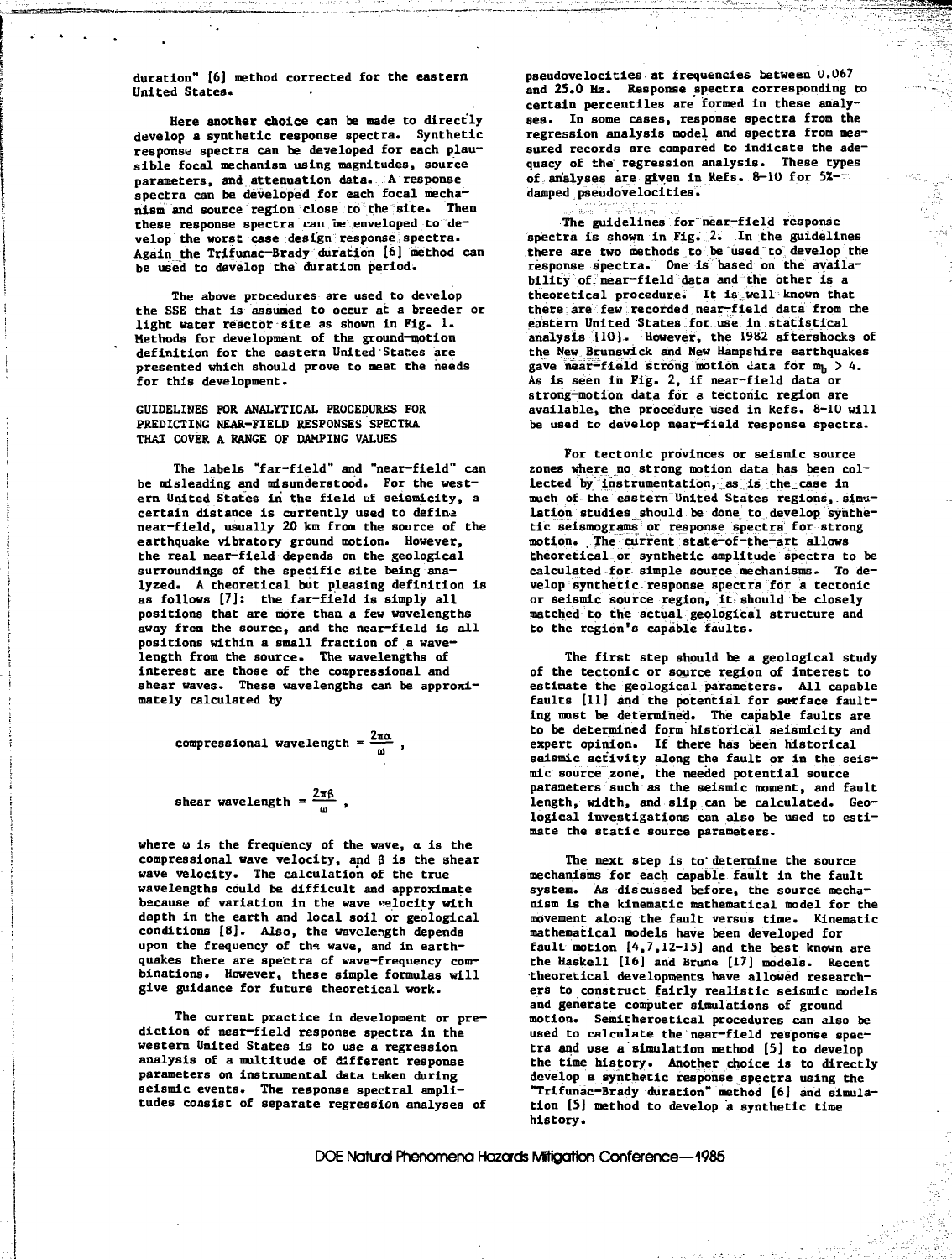# **REPRODUCED FROM BEST AVAILABLE COPY**

医单小叶



9 Pole

ă

 $\zeta^{\pm}_2$ Ļ,

<sup>io</sup> 24,

74.

당연군 노래~

الأساويان

where the same of solid  $\omega_{\rm{M}_{\rm{max}}^{\rm{max}}}$ 

Fig. 2. Guidelines for near-field response spectra.

DOE Natural Phenomena Hazards Mitigation Conference-1985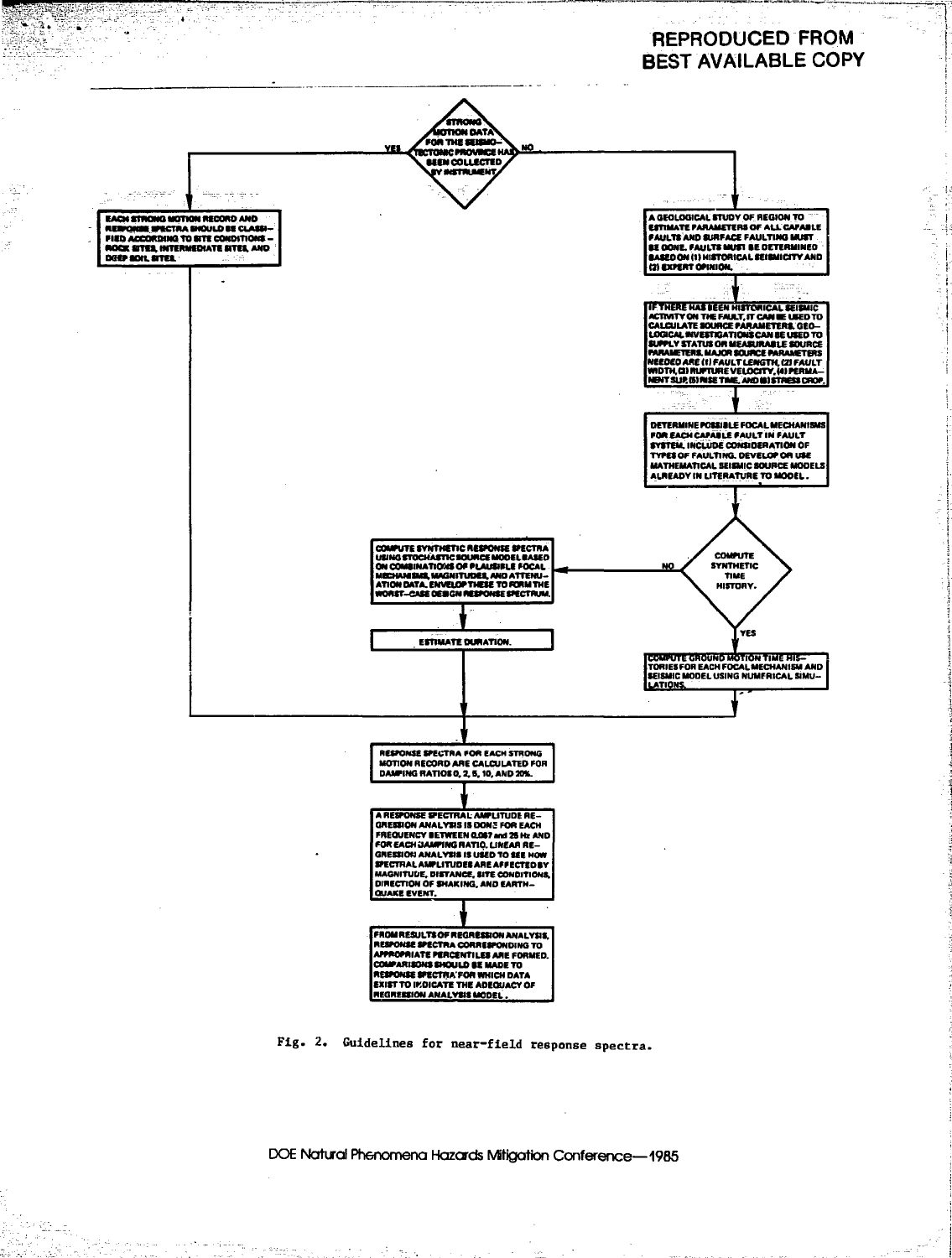**After the ground motion has been calculated for each capable fault, response spectra for each time history can be developed for a range of damping values of 0 to 202. These calculated time histories and response spectra can be used directly for the specific site for which they were calculated. If a regression model for the eastern United States is required, the simulated response spectra for this specific site, along with others calculated for the East, can be used in a response spectral amplitude regression analysis.**

**As shown in Fig. 2, a procedure for calculation of near-field motion is given, which may be useful where near-field motion is needed for giving both site-specific data and statistically calculated response spectra for the East.**

#### **OPERATING BASIS EARTHQUAKE**

**The seismic design procedure for reactor plants in the United States is given in Code of Federal Regulatic- ., 10 CFR 10U, Appendix A [11]. It require, establishing a safe shutdown earthquake (SSE) which is based on the maximum ground motion at the site and an operating basis earthquake (OBE) which, in general, Is based on at least one half the ground acceleration magnitude of the SSE.**

**The OBE should be set based on the geological conditions at the site and the recurrence of seismic events in the area. One difficulty with 10 CFR 100, Appendix A is that it contains contradictory statements regarding the operating basis earthquake. In the criteria the operating basis earthquake is defined as an earthquake which can reasonably be expected to affect the site during the operating life of the plant. This seems to imply an exposure time of 40 years nominal operating life of a nuclear power plant. However, another section of the criteria requires that the acceleration level of the operating basis earthquake be at least one-half that of the safe shutdown earthquake. Only in areas of very high seismicity do these two distinct criteria for specifying the OBE acceleration level become comparable. Based on the above discussion of the OBE, it should be determined through probabilistic analysis of the seismicity in the region. The OBE should be set to specific exposure time rather than 0.5 SSE. For example, a 10Z probability of exceedence in a 50-year design life (50 years exposure) would be consistent with 475-year return rate or recurrence interval. Thus, specifying a 475-year recurrence interval for the OBE would be conservative for a seismic event which could reasonably be expected to affect the reactor site during the operating life of the plant.**

**A departure from setting the OBE to one- half the SSE is permitted within the guidelines of 10 CFR 100, Appendix A [11] which states: if an applicant believes that the particular seismology and geology of a site indicate that some of these criteria, or portions thereof, need not be satisfied, the specific sections of these criteria should be identified in the license application and supporting data to justify clearly such departures should be presented.**

**Probabilistic seismic analysis is being used in the design of many critical structures and is an excepted practice today. The setting of the OBE by probabilistic analysis will be more realistic for the operating life of the plant without effecting the safety of the public since the plant is designed to withstand the SSE without undue risk to the public.**

 $\pm$  -ratio

### **CLOSURE**

**Guidelines for ground-motion definition both near-field and far-field for the eastern United States have been developed, with specific recommendations where they can be made. A proposed "new" method for the development of the operating basis earthquake is given and is felt** that it is realistic for the eastern region of **the country. These guidelines should prove useful in development of seismic design requirements for future reactors.**

#### **ACKNOWLEDGMENTS**

**The authors acknowledge with appreciation the contributions to this study of individuals at Martin Marietta Energy Systems, Inc. We thank D. T. Godwin for his preparation of figures and- review of^tables. -We thank J. E. Beavers for his advice and information which he freely supplied us. Also we thank C. C. Bigelow of DOE/BTP for the information he so gladly gave** us.

#### **REFERENCES**

**[1] P. D. Smith, "Observations on Seismic Probabilistic Risk Assessments," Seismic Events Probabilistic Risk Assessments, ASME PVP-Vol. 79, pp. 67-72 (June 1984).**

**[2] D. Veneziano, "Errors in Probabilistic Seismic Hazard Analysis," in S tate-af-the-Art for Assessing Earthquake Hazards in the United States, Miscellaneous Paper S-73-1-18, U.S. Army Engineering Waterways Experiment Station, U.S. DOE Technical Information Center (January 1982).**

**[3] Earthquake History of the United States Publication 41-1, U.S. Department of Commerce, National Oceanic and Atmospheric Administration and U.S. Department of the interior, Geological Survey (1982).**

**[4] K. Kasahara, Earthquake Mechanics, Cambridge University Press, New York (1981).**

**[5] Davis Gaspari'ni and Erik H. Vanmarcke, Evaluation of Seismic Safety of Buildings. Report No. 2. Simulated Earthquake Motions with Prescribed Response Spectra. Massachusetts Institute of Technology, PB-252-896 (January 1976).**

**[6] Definition of Design Earthquake Vibratory Ground Motion Recommended Guidelines. SAN-1011- 124, Agbabian Associates, U.S. DOE Technical Information Center, Oak Ridge, TN (March 1980).**

**[7] K. Aki and P, G. Richards, Quantitative Seismology. Theory, and Methods. Volumes I and IT, W. H. Freeman and Co., San Francisco (1980).**

DOE Natural Phenomena Hazards Mfflgation Conference—1985